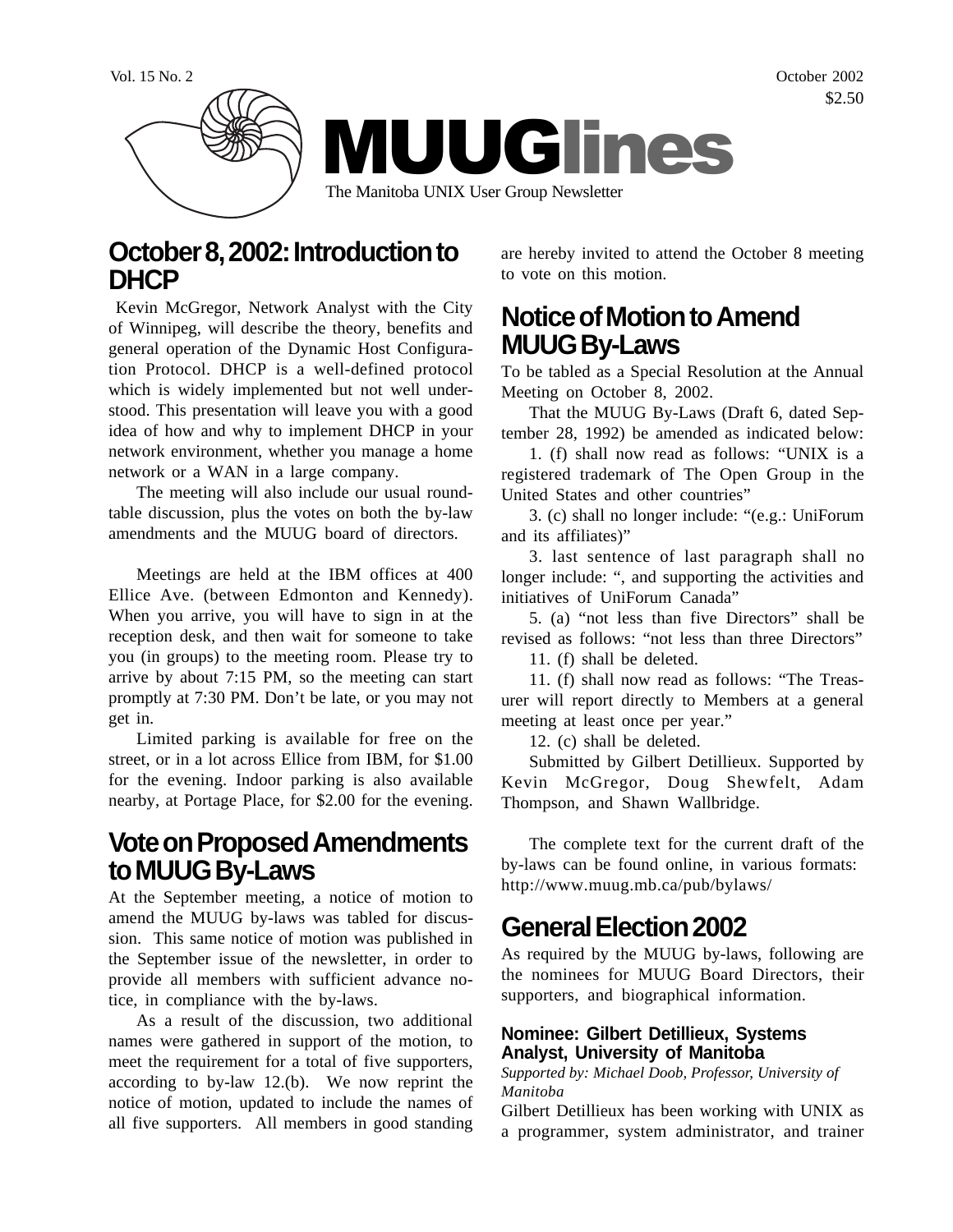since 1980. He worked as a computer consultant specializing in UNIX, from 1983 to 1989. He is currently working as a Systems Analyst for the University of Manitoba's Department of Computer Science, where's he's worked since 1989, installing, supporting and upgrading the department's network and UNIX server infrastructure. He was co-founder and past president of the Technical UNIX User Group (now MUUG), and has been an

active member of the MUUG board ever since. He also contributed to the implementation of the initial MUUG Online system, in 1992, which he's since maintained through two complete upgrades and numerous revisions over the years.

#### **Nominee: Kevin McGregor, Network Specialist, City of Winnipeg**

*Supported by: Shawn Wallbridge, Frantic Films*

Kevin McGregor provides network administration and system support services for the City of Winnipeg. After having briefly used UTS on an Amdahl mainframe in university in the mid-80s, he dabbled in Coherent and then converted to Linux. He has been a member of MUUG since the early 90s and has served on the board for the majority of that time. Kevin is the editor of the MUUG newsletter.

#### **Nominee: Doug Shewfelt, Systems Specialist, City of Winnipeg**

*Supported by: Kelly Kitson, Canadian Wheat Board* Doug Shewfelt first encountered UNIX in 1980 at the University of Manitoba. He has been worked in various IT positions for the City of Winnipeg since 1985, and currently supports the City's corporate financial systems. He has been a member of the MUUG board for the past several years.

#### **Nominee: Adam Thompson, Consultant, athompso.net**

*Supported by: Gilbert Detillieux, Systems Analyst, University of Manitoba*

Adam has over 15 years' experience in the IT field, ranging from Programmer to System Administrator to Chief Technology Officer. He currently teaches a variety of IT courses and provides consulting services to clients.

#### **Nominee: Sean Walberg, Network Analyst, Ceridian Canada**

*Supported by: Doug Shewfelt, Systems Specialist, City of Winnipeg*

Sean started using Unix in 1994 at the U of M, and moved into Systems Administration and Linux in 1995 with a small ISP. Sean joined MUUG about two years ago, and has given two presentations. He's also been writing a weekly newsletter about Linux for the past two years. He's looking forward to bringing his experience to the MUUG Board.

#### **Nominee: Shawn Wallbridge, Frantic Films**

*Supported by: Kevin McGregor, Network Specialist, City of Winnipeg*

Shawn Wallbridge discovered Linux in 1996 while at Red River College. Over the years he has used Unix wherever possible for various functions. He is currently the Systems Administrator for Frantic Films and runs a Web hosting company in his spare time. He runs seven different versions of Unix at home. He has been a MUUG member for over two years and has done numerous presentations for MUUG.

# **Using vi (part I)**

*Copyright 2002 by Daniel Christle*

Regardless of the operating system you use, when you have problems you end up at the command line.

Invariably there is some configuration file that needs to be edited or recreated. Under DOS and Windows (all versions) we have DOS Edit. In UNIX there is vi. Despite the fact that there are literally dozens of text editors available for UNIX and Linux, only vi is consistently available on all \*nix platforms. vi is available in a wide range of variants, the most popular of which is vim.

Before we get started on how to use vi, we should look at the history of this wonderful and powerful application.

vi was written by Bill Joy, currently the chief scientist for Sun Microsystems, in the early Seventies. He was looking for a replacement to the popular line editors of the time: ex and ed. The challenge was to come up with a screen editor which allowed the user to view more than one line of information at a time. The other major challenge in designing a screen editor is that it had to be small enough to be effective over a phone line as it would be run from a main frame and displayed on a terminal screen; not run from a local computer as is done today. And so vi was born, very easily meeting its design goals. Somehow I doubt that Bill Joy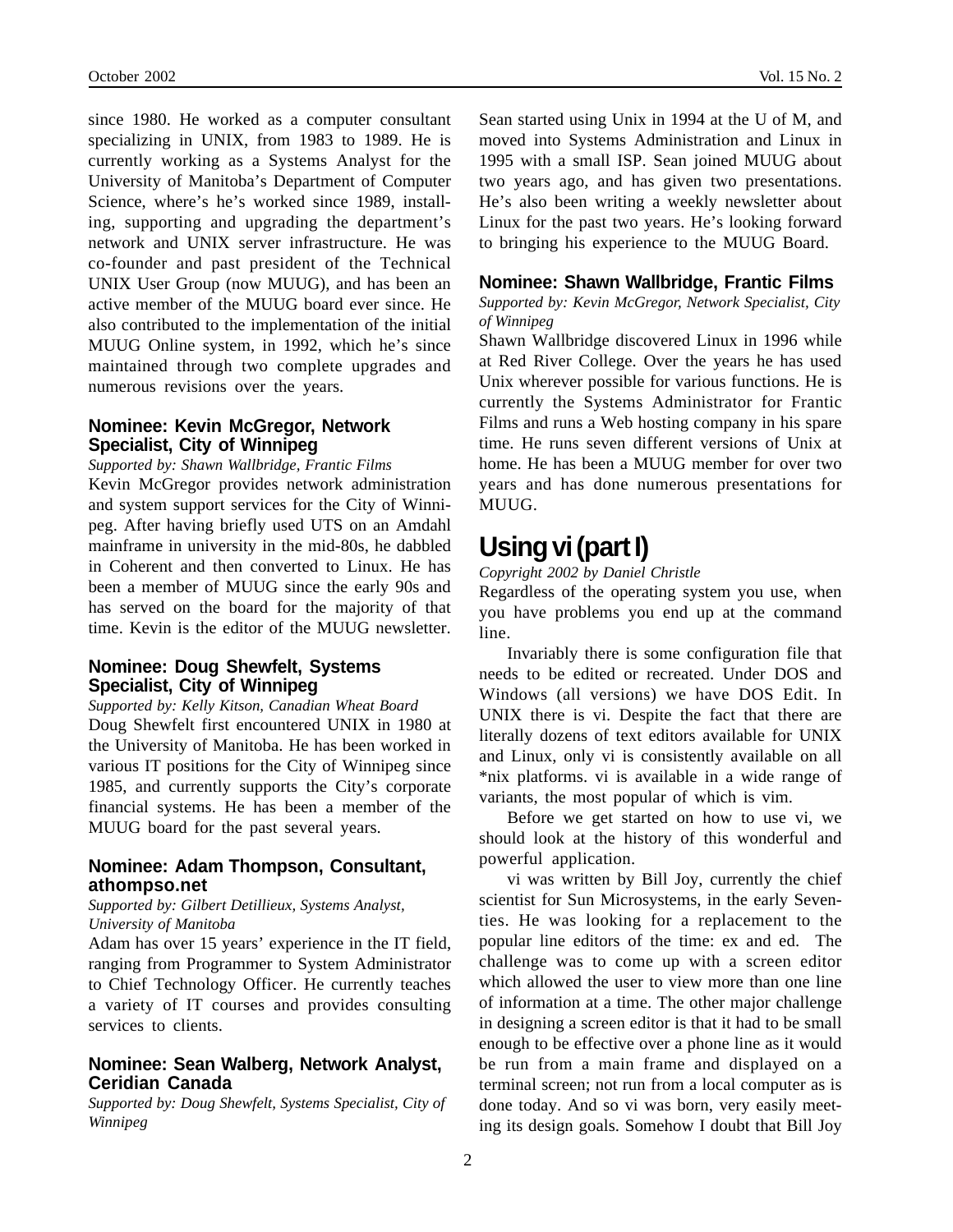really expected his creation to still be in use today, some 30 years later.

vi is a multi-modal editor that relies on keyboard commands to get the job done. Though it often appears somewhat confusing and mysterious to the uninitiated it is really quite simple and extremely fast. As I mentioned earlier vi is multimodal, it has two modes: command mode and insert mode. Command mode allows you to enter commands, execute macros or use expressions, while insert mode allows you to enter text into your document. Moving between the two modes is easy as we will see as we create a text file.

To start vi from the command line we type vi and up pops the editor. To open a file we would use the command:

vi *nameoffile*

You can also use this same technique to create a new file. The first time you save the file is when the file is physically created. Immediately upon opening the file, you are in command mode. Here you can issue a number of commands. We should first practice closing and saving the file. To save the file you issue the following command:

:w

The colon tells vi that you are issuing a command. The 'w' stands for write as saving a file is really the physical task of writing a file to disk.

To quit vi you have several options. You could simply use the following command:

:q

This allows you to exit straight out vi. However it is always nice to save and exit at the same time. To do this you can combine the two above commands like so:

:wq

Alternatively you could also enter the following command to achieve the same thing:

#### ZZ

Note that the 'ZZ' must be capitalized.

Reopen the file you created and insert some text. To get into insert mode you have two options. You can press 'i' or 'a'. Pressing 'i' allows you to enter text before the cursor while pressing 'a' allows you to enter text immediately to the right of the cursor. To move back to command mode in order to save your work, press the Escape key. You are now in command mode. Make sure to save your work using the commands above. If you notice that the text isn't wrapping you can use the escape key

to move back to command mode and issue the following command:

set wrapmargin=10

Being able to navigate around a document is crucial to your productivity. Therefore vi provides several methods to get around your document. Each of these methods is executed from command mode.

When vi was created there wasn't such a thing as arrow keys on the keyboard. Instead you used the h, j, k, and l keys to navigate around the screen. The h key allows you to move to the left, the j key allows you to move downwards, the k key allows you to move upwards, and the l key facilitates movement to the right. The good news is that if you are using one of the modern vi variants such as vim you can simply use the arrows keys.

However, it pays to be aware of the more traditional navigation keys in the event that you are stuck using the original vi or one its derivatives. Besides, they are much faster when you consider that you must physically move you hand to use them. The traditional keys allow you to stay in the proper typing position.

Naturally there are more methods of navigation that are more powerful and more flexible. To move to the end of a line you can simply press the \$ key. To move to the beginning of a line press the 0 (zero). There are also methods for moving from word to word and sentence to sentence. To move to the beginning of the current sentence press the '('. To move to the beginning of the next sentence you use the ')'. To move backwards by word just press 'b', to move forwards by word press 'w'. To move to the end of a word press 'e' or 'E'. You can also move to specific lines in a document use the goto command which represented by the 'G' key. If you want to move to line 15 you use the following command:

15G

You can move to the last line in the file by pressing 'G' by itself. To move to the first line in the file you would just type: 1G. If you are moving around in this manner and haven't edited the file and want to return to your previous position you enter a two single back-quotes (``).

Like most editors, vi lets you cut, copy, and paste text. This is accomplished using three commands: delete, yank, and put. As with navigation these commands are executed in command mode.